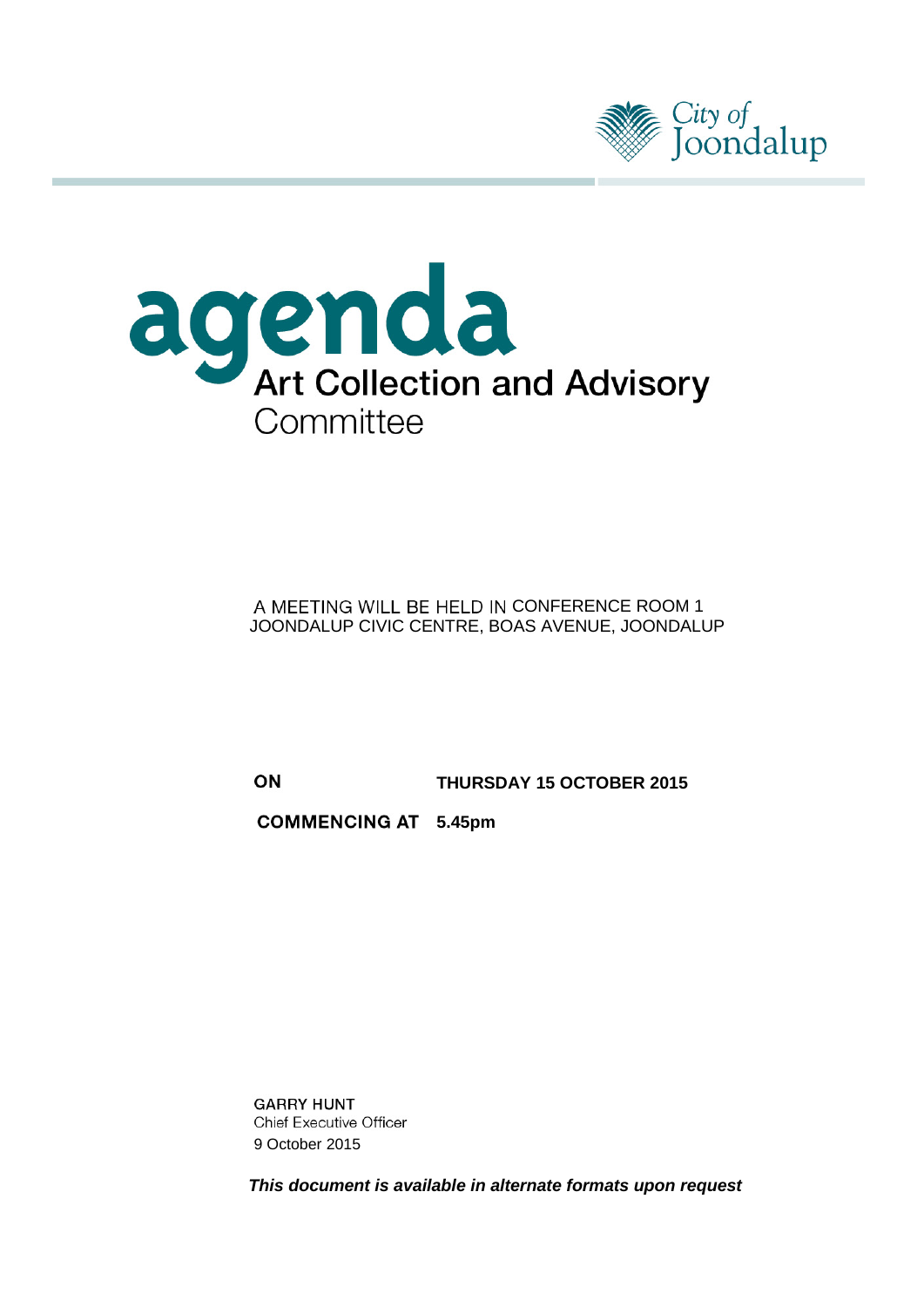## **PROCEDURES FOR PUBLIC QUESTION TIME**

The following procedures for the conduct of Public Question Time were adopted at the Council meeting held on 19 November 2013:

#### **Questions asked verbally**

- 1 Members of the public are invited to ask questions at Committee Meetings.
- 2 Questions asked at an Ordinary Committee meeting must relate to a matter that affects the City of Joondalup. Questions asked at a Special meeting of the Committee must relate to the purpose for which the meeting has been called.
- 3 A register will be provided for those persons wanting to ask questions to enter their name. Persons will be requested to come forward in the order in which they are registered, and to give their name and full address.
- 4 Public question time will be limited to two minutes per member of the public, with a limit of two verbal questions per member of the public.
- 5 Statements are not to precede the asking of a question during public question time. Statements should be made during public statement time.
- 6 Members of the public are encouraged to keep their questions brief to enable everyone who desires to ask a question to have the opportunity to do so.
- 7 Public question time will be allocated a minimum of 15 minutes and may be extended in intervals of up to 10 minutes by resolution of the Committee, but the total time allocated for public questions to be asked and responses to be given is not to exceed 35 minutes in total. Public question time is declared closed following the expiration of the allocated time period, or earlier than such time where there are no further questions.
- 8 Questions are to be directed to the Presiding Member and shall be asked politely, in good faith, and are not to be framed in such a way as to reflect adversely or be defamatory on a particular Elected Member or City employee. The Presiding Member shall decide to:
	- accept or reject any question and his/her decision is final
	- nominate a member of the Committee and/or City employee to respond to the question or
	- take a question on notice. In this case a written response will be provided as soon as possible, and included in the agenda of the next Committee meeting.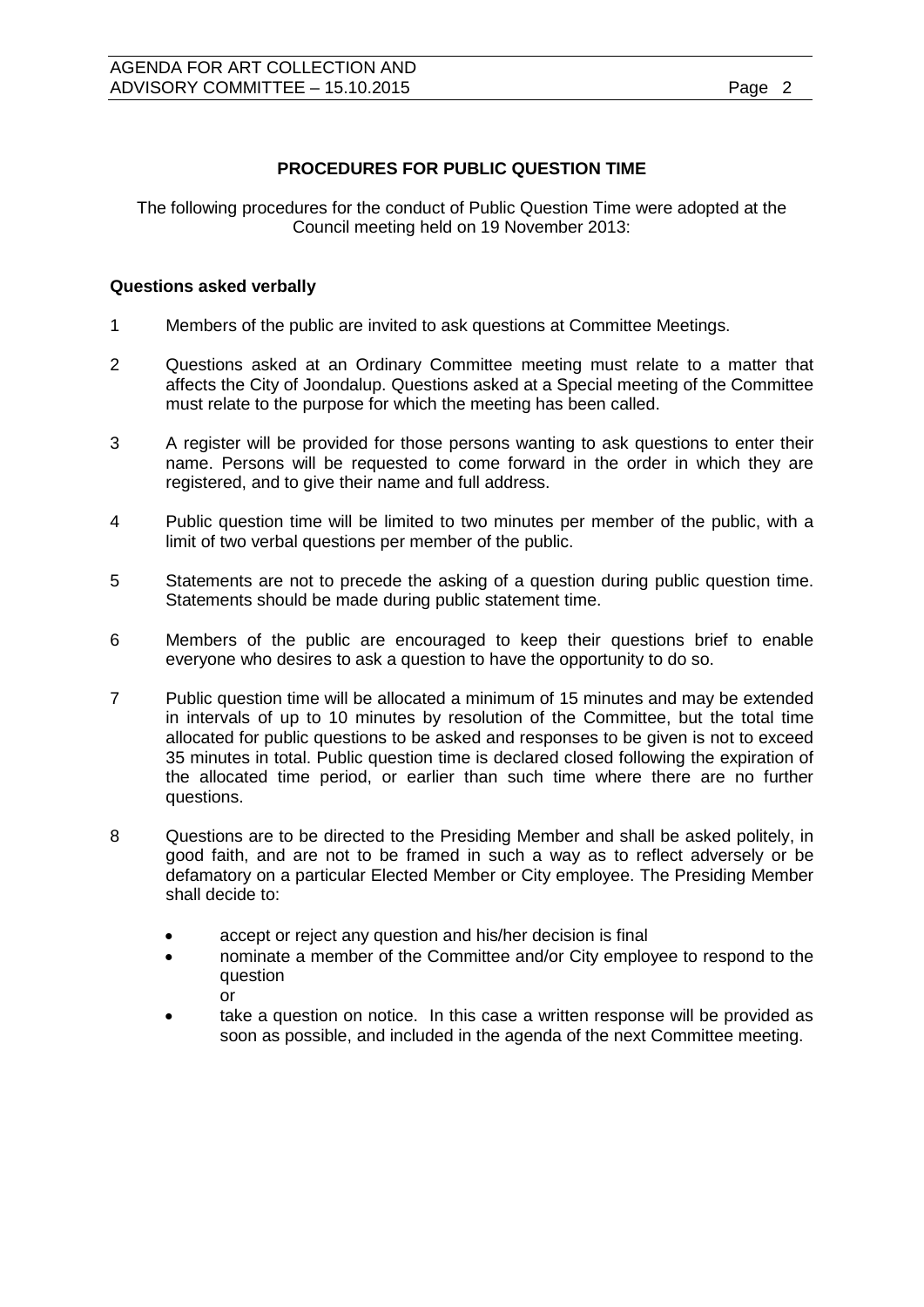- 9 Where an Elected Member is of the opinion that a member of the public is:
	- asking a question at a Committee meeting, that does not relate to a matter affecting the City or
	- making a statement during public question time,

they may bring it to the attention of the Presiding Member who will make a ruling.

- 10 Questions and any response will be summarised and included in the minutes of the Committee meeting.
- 11 It is not intended that question time should be used as a means to obtain information that would not be made available if it was sought from the City's records under Section 5.94 of the *Local Government Act 1995* or the *Freedom of Information Act 1992* (FOI Act 1992). Where the response to a question(s) would require a substantial commitment of the City's resources, the Chief Executive Officer (CEO) will determine that it is an unreasonable impost upon the City and refuse to provide it. The CEO will advise the member of the public that the information may be sought in accordance with the FOI Act 1992.

#### **Questions in Writing – (Residents and/or ratepayers of the City of Joondalup only)**

- 1 Only City of Joondalup residents and/or ratepayers may submit questions to the City in writing.
- 2 Questions asked at an Ordinary Committee meeting must relate to a matter that affects the City of Joondalup. Questions asked at a Special meeting of the Committee must relate to the purpose for which the meeting has been called.
- 3 The City will accept a maximum of five written questions per City of Joondalup resident/ratepayer. To ensure equality and consistency, each part of a multi-part question will be treated as a question in its own right.
- 4 Questions lodged by 9.00am on the day immediately prior to the scheduled Committee meeting will be responded to, where possible, at the Committee meeting. These questions, and their responses, will be distributed to Elected Members and made available to the public in written form at the meeting.
- 5 The Presiding Member shall decide to accept or reject any written question and his/her decision is final. Where there is any concern about a question being offensive, defamatory or the like, the Presiding Member will make a determination in relation to the question. Questions determined as offensive, defamatory or the like will not be published. Where the Presiding Member rules questions to be out of order, an announcement to this effect will be made at the meeting, including the reason(s) for the decision.
- 6 The Presiding Member may rule questions out of order where they are substantially the same as questions previously submitted and responded to.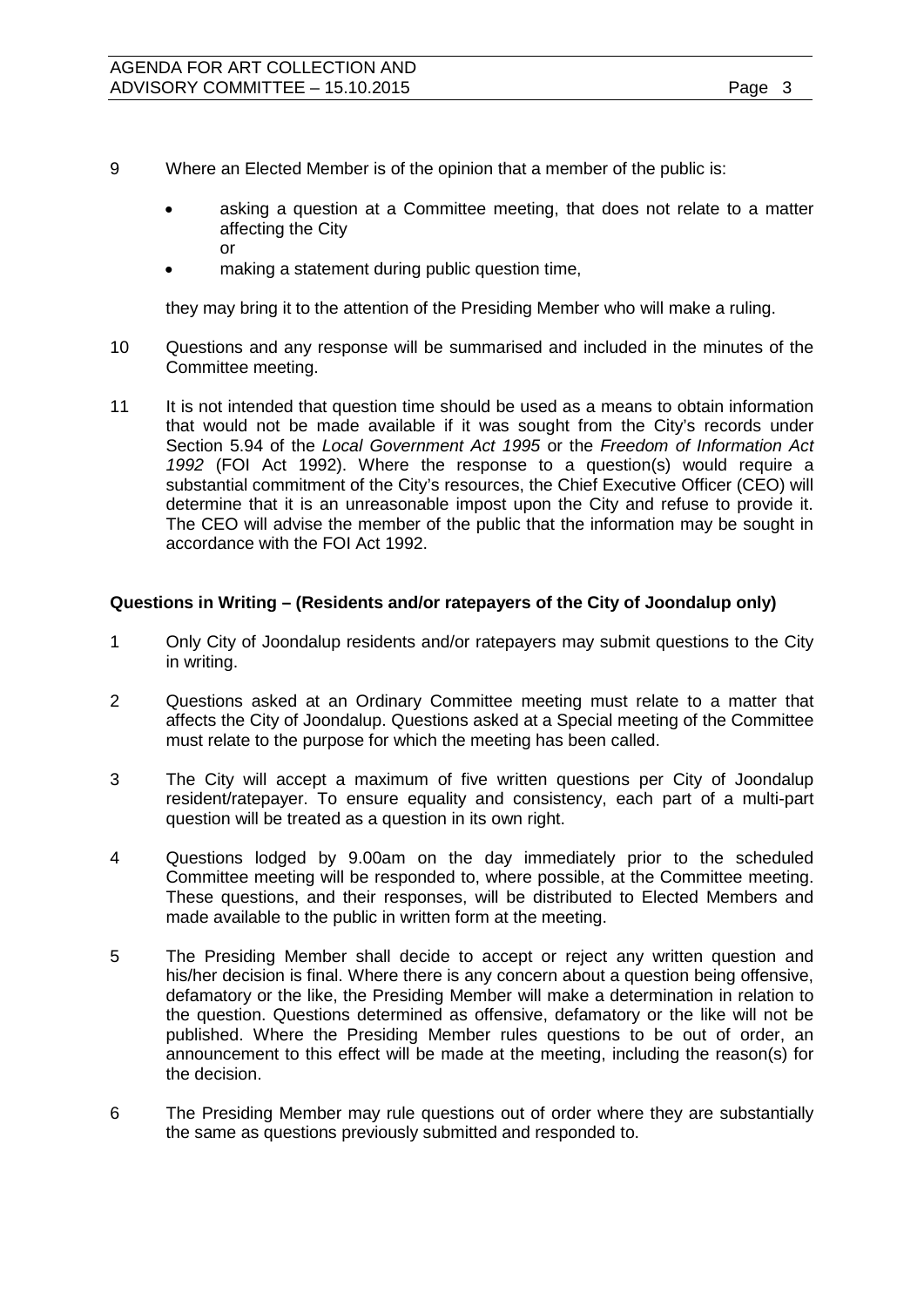- 7 Written questions unable to be responded to at a Committee meeting will be taken on notice. In this case, a written response will be provided as soon as possible and included on the agenda of the next Committee meeting.
- 8 A person who submits written questions may also ask questions at a Committee meeting and questions asked verbally may be different to those submitted in writing.
- 9 Questions and any response will be summarised and included in the minutes of the Committee meeting.
- 10 It is not intended that question time should be used as a means to obtain information that would not be made available if it was sought from the City's records under Section 5.94 of the *Local Government Act 1995* or the *Freedom of Information Act 1992* (FOI Act 1992). Where the response to a question(s) would require a substantial commitment of the City's resources, the Chief Executive Officer (CEO) will determine that it is an unreasonable impost upon the City and may refuse to provide it. The CEO will advise the member of the public that the information may be sought in accordance with the FOI Act 1992.

#### **DISCLAIMER**

Responses to questions not submitted in writing are provided in good faith and as such, should not be relied upon as being either complete or comprehensive.

#### **PROCEDURES FOR PUBLIC STATEMENT TIME**

The following procedures for the conduct of Public Statement Time were adopted at the Council meeting held on 19 November 2013:

- 1 Members of the public are invited to make statements, either verbally or in writing, at Committee meetings.
- 2 Statements made at an Ordinary Committee meeting must relate to a matter that affects the City of Joondalup. Statements made at a Special meeting of the Committee must relate to the purpose for which the meeting has been called.
- 3 A register will be provided for those persons wanting to make a statement to enter their name. Persons will be requested to come forward in the order in which they are registered, and to give their name and full address.
- 4 Public statement time will be limited to two minutes per member of the public.
- 5 Members of the public are encouraged to keep their statements brief to enable everyone who desires to make a statement to have the opportunity to do so.
- 6 Public statement time will be allocated a maximum time of 15 minutes. Public statement time is declared closed following the 15 minute allocated time period, or earlier than such time where there are no further statements.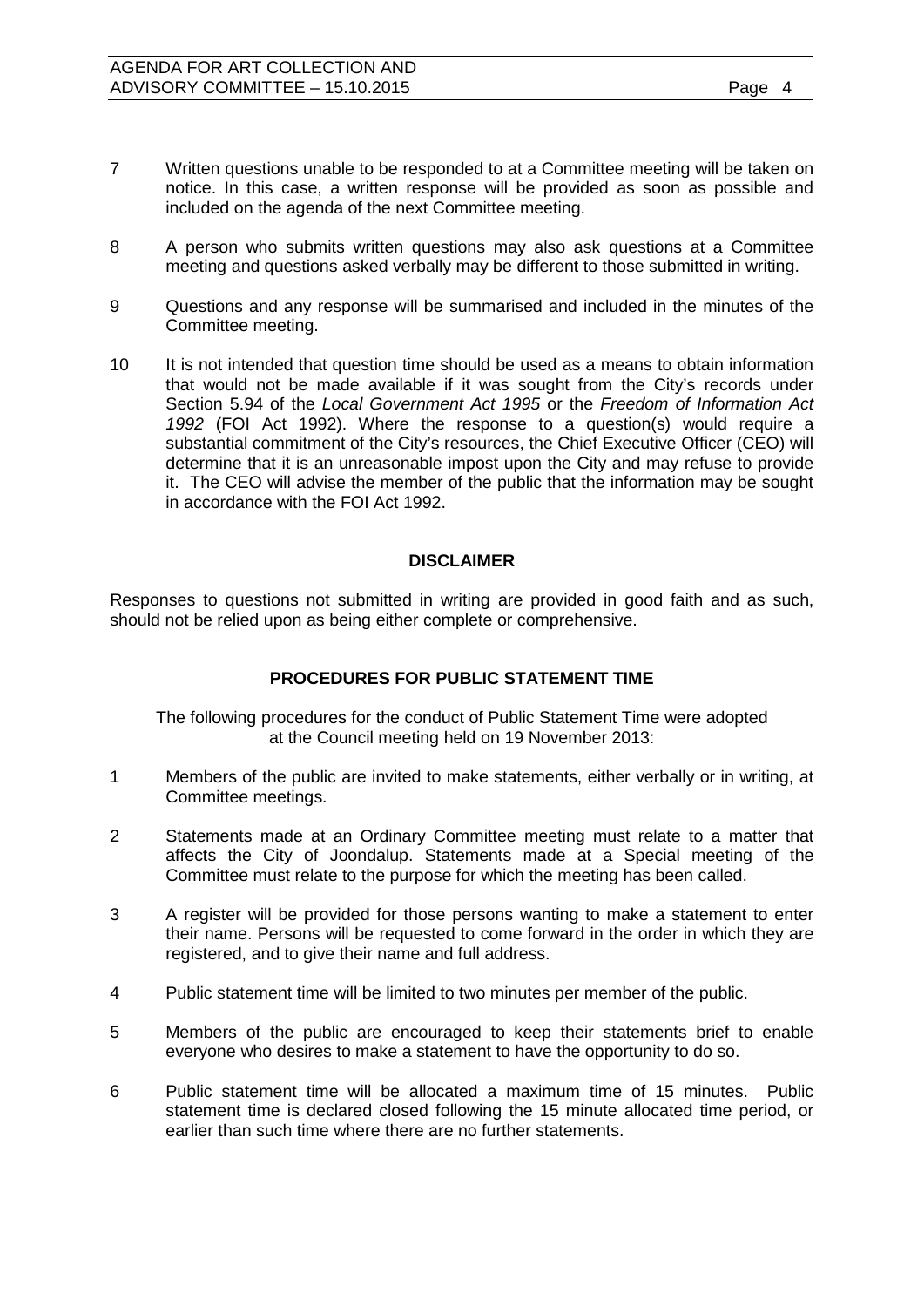- 7 Statements are to be directed to the Presiding Member and are to be made politely in good faith and are not to be framed in such a way as to reflect adversely or be defamatory on a particular Elected Member or City employee.
- 8 Where an Elected Member is of the opinion that a member of the public is making a statement at a Committee meeting, that does not relate to a matter affecting the City, they may bring it to the attention of the Presiding Member who will make a ruling.
- 9 A member of the public attending a Committee meeting may present a written statement rather than making the statement verbally if he or she so wishes.
- 10 Statements will be summarised and included in the minutes of the Committee meeting.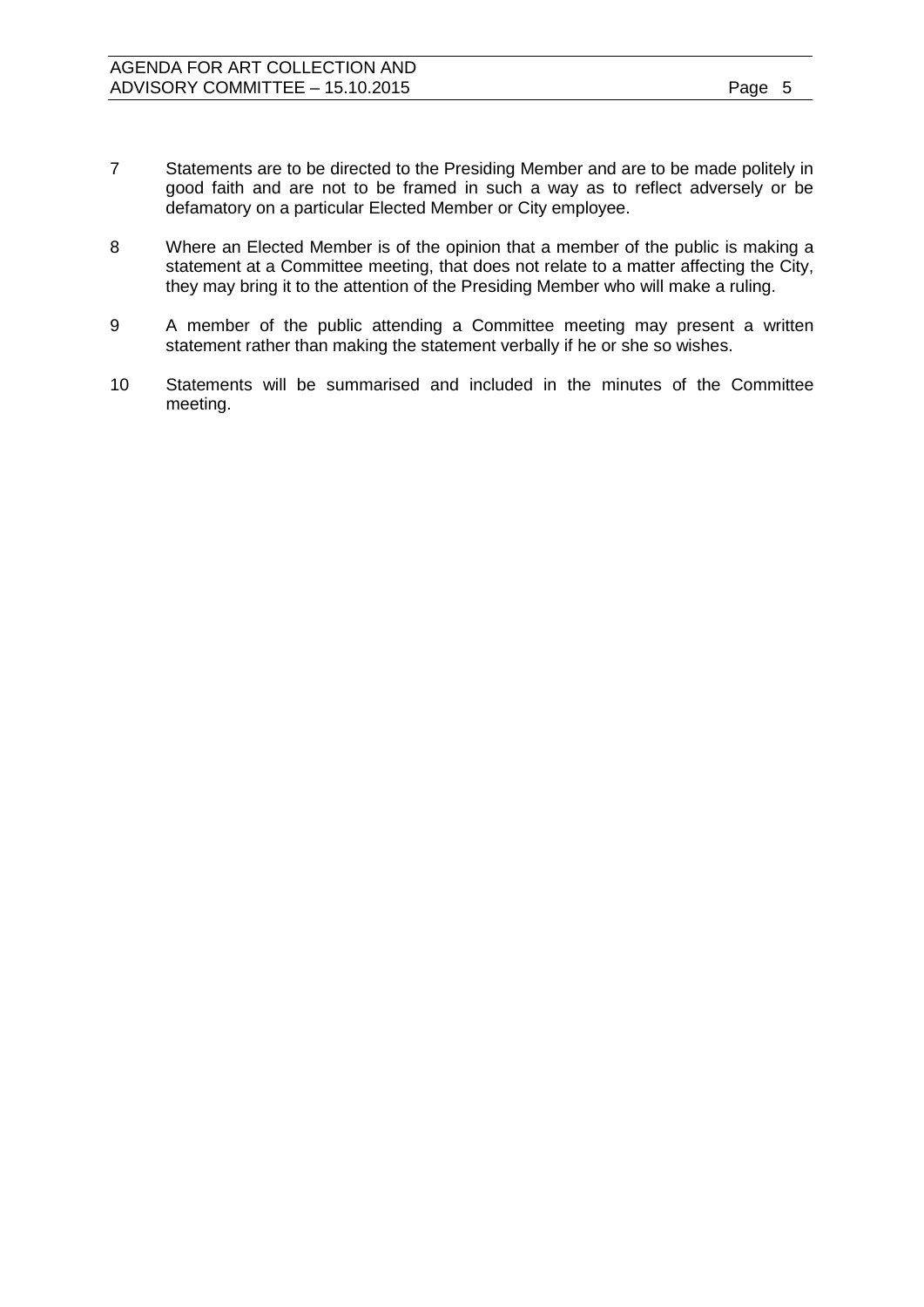### **TABLE OF CONTENTS**

| Item No. | <b>Title</b>                                                                                   | Page No. |
|----------|------------------------------------------------------------------------------------------------|----------|
|          | <b>Declaration of Opening</b>                                                                  | 8        |
|          | <b>Declarations of Interest</b>                                                                | 8        |
|          | <b>Public Question Time</b>                                                                    | 8        |
|          | <b>Public Statement Time</b>                                                                   | 8        |
|          | Apologies/Leave of absence                                                                     | 8        |
|          | <b>Confirmation of Minutes</b>                                                                 | 9        |
|          | <b>Presiding</b><br>Member<br>without<br><b>Announcements</b><br>by the<br>discussion          | 9        |
|          | Identification of matters for which the meeting may be<br>closed to the public                 | 9        |
|          | <b>Petitions and deputations</b>                                                               | 9        |
|          | <b>Reports</b>                                                                                 | 10       |
| 1        | 2015 City of Joondalup Community Invitation Art Award -<br>Artworks for Acquisition - [104680] | 10       |
|          | <b>Urgent Business</b>                                                                         | 15       |
|          | Motions of which previous notice has been given                                                | 15       |
|          | <b>Requests for Reports for future consideration</b>                                           | 15       |
|          | <b>Closure</b>                                                                                 | 15       |

#### **Note:**

Clause 15.10 of the City's *Meeting Procedures Local Law 2013* states:

*This local law applies generally to committee meetings except for clause 7.1 in respect of members seating and clause 7.8 in respect of limitation on members speaking.*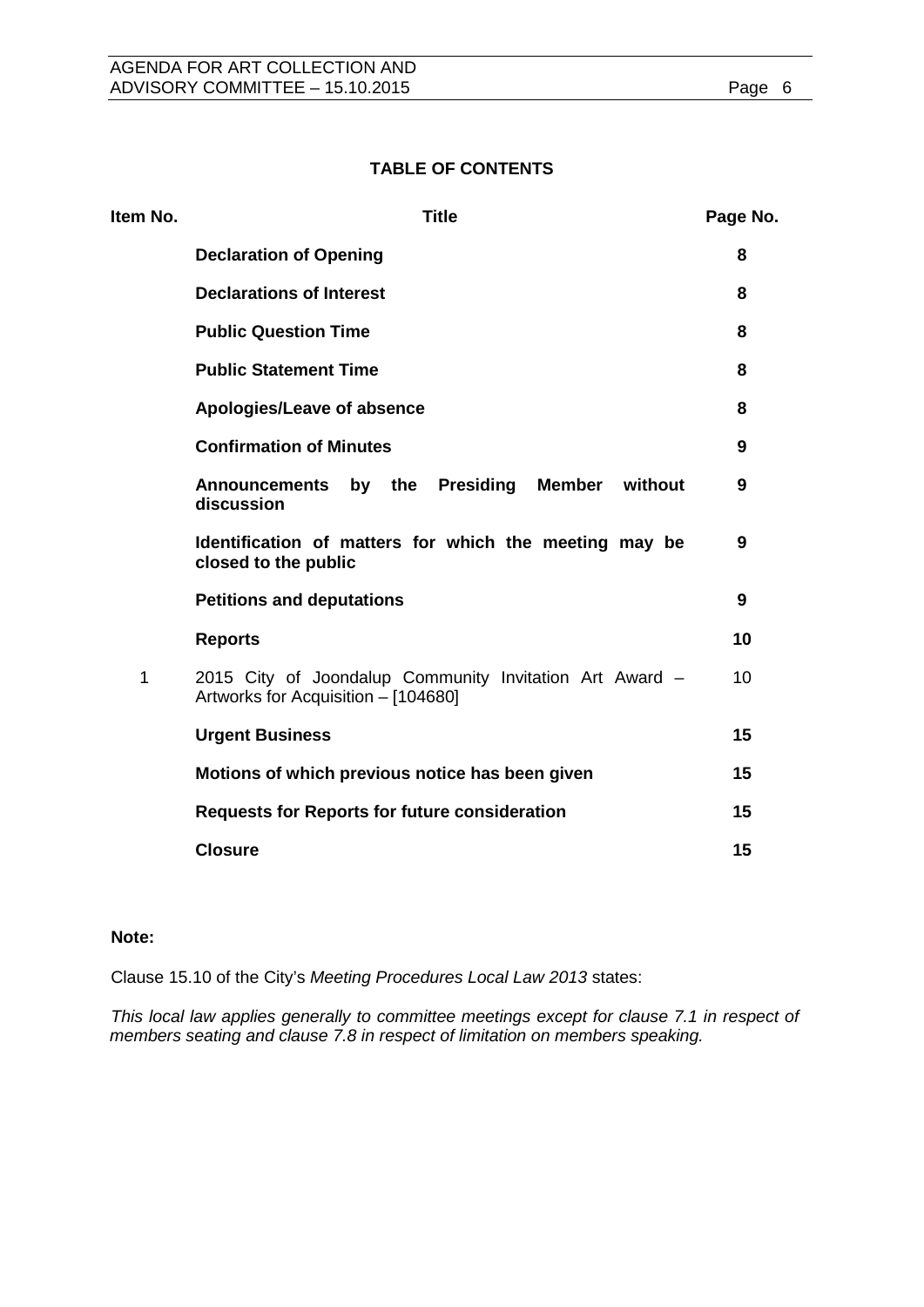# **CITY OF JOONDALUP**

Notice is hereby given that a meeting of the **Art Collection and Advisory Committee** will be held in Conference Room 1, Joondalup Civic Centre, Boas Avenue, Joondalup on **Thursday 15 October 2015** commencing at **5.45pm.**

GARRY HUNT Chief Executive Officer and the Chief Executive Officer and the Chief Executive Officer and the Chief Executive<br>Chief Executive Officer and the Chief Executive Officer and the Chief Executive Officer and the Chief Executiv

Western Australia

## **AGENDA**

#### **Committee Members (8)**

#### **Committee Members Deputies**

Cr Liam Gobbert *Presiding Member* Cr Geoff Amphlett, JP Mayor Troy Pickard Cr John Chester Cr John Chester<br>Cr Kerry Hollywood Deputy Presiding Member Cr Tom McLean, JP Cr Kerry Hollywood *Deputy Presiding Member*<br>Cr Mike Norman Cr Mike Norman Cr Christine Hamilton-Prime<br>
Cr Christine Hamilton-Prime<br>
Cr Cr Christine Hamilton-Prime Cr Russ Fishwick, JP Cr Teresa Ritchie, JP Director Corporate Services

Cr Philippa Taylor

#### **Quorum for Meetings (4):**

The quorum for a meeting is to be at least 50% of the number of offices (whether vacant or not) of members of the committee.

#### **Simple Majority:**

A simple majority is to be more than 50% of those members present at the meeting.

#### **Absolute Majority (5):**

An absolute majority vote is to be more than 50% of the number of offices (whether vacant or not) of the committee.

#### **Casting Vote:**

In the event that the vote on a motion is tied, the presiding person must cast a second vote.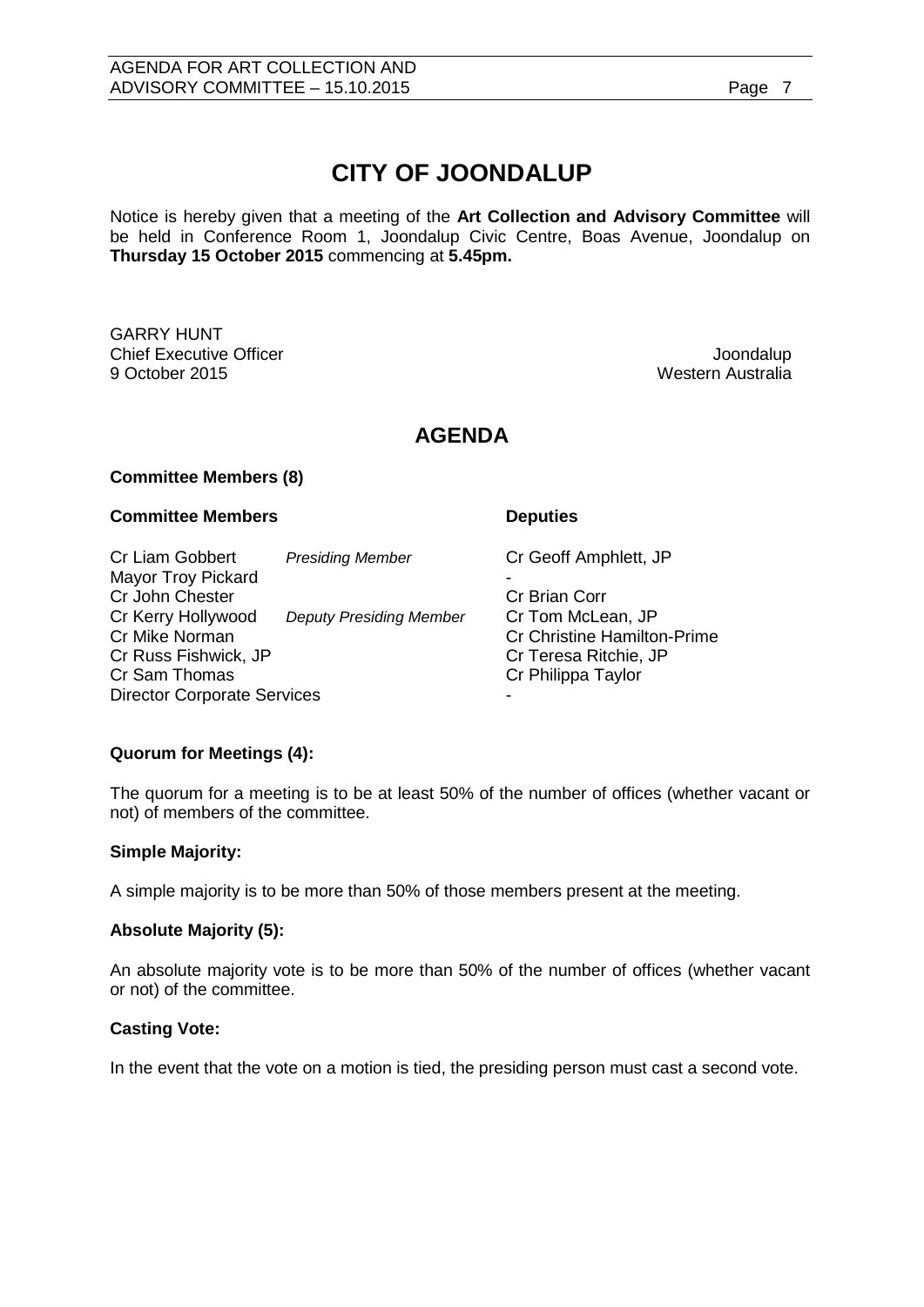### *Terms of Reference*

*To:*

- *approve art acquisitions within the available adopted budget funds*
- *develop and maintain a visual art collection of significance and repute that reflects the cultural aspirations of the City of Joondalup and its expressed goals and policies*
- *build an art collection of appreciating financial value, which constitutes a sound investment for the City*
- *collect works of visual art of demonstrable excellence by artists of significance, consistent with the perceived developments in West Australian contemporary art*
- *collect and commission selectively works of art which enhance the existing Collection and which foster an understanding, enjoyment and appreciation of the visual arts among the broader community and members of the general public*
- *review the criteria established to determine the award winners*
- *perform an oversight role in relation to the strategic direction of the City's Community Art Exhibition and Invitational Art Award.*

#### <span id="page-7-0"></span>**DECLARATION OF OPENING**

#### <span id="page-7-1"></span>**DECLARATIONS OF INTEREST**

#### <span id="page-7-2"></span>**PUBLIC QUESTION TIME**

#### <span id="page-7-3"></span>**PUBLIC STATEMENT TIME**

#### <span id="page-7-4"></span>**APOLOGIES/LEAVE OF ABSENCE**

#### **Apology**

Cr John Chester.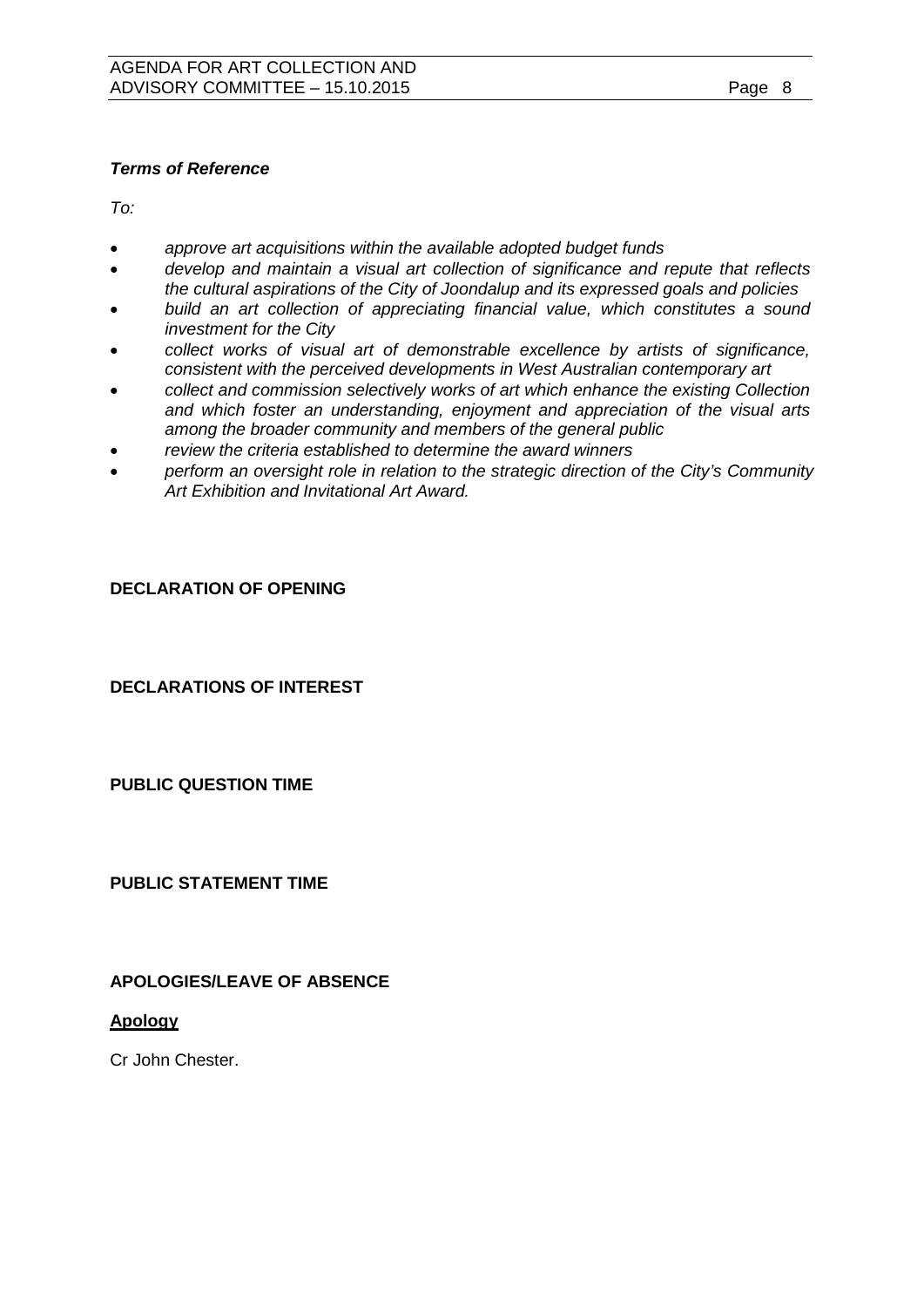#### <span id="page-8-0"></span>**CONFIRMATION OF MINUTES**

MINUTES OF THE ART COLLECTION AND ADVISORY COMMITTEE HELD 4 JUNE 2015

#### **RECOMMENDATION**

**That the minutes of the meeting of the Art Collection and Advisory Committee held on 4 June 2015 be confirmed as a true and correct record.**

<span id="page-8-1"></span>**ANNOUNCEMENTS BY THE PRESIDING MEMBER WITHOUT DISCUSSION**

<span id="page-8-2"></span>**IDENTIFICATION OF MATTERS FOR WHICH THE MEETING MAY BE CLOSED TO THE PUBLIC**

<span id="page-8-3"></span>**PETITIONS AND DEPUTATIONS**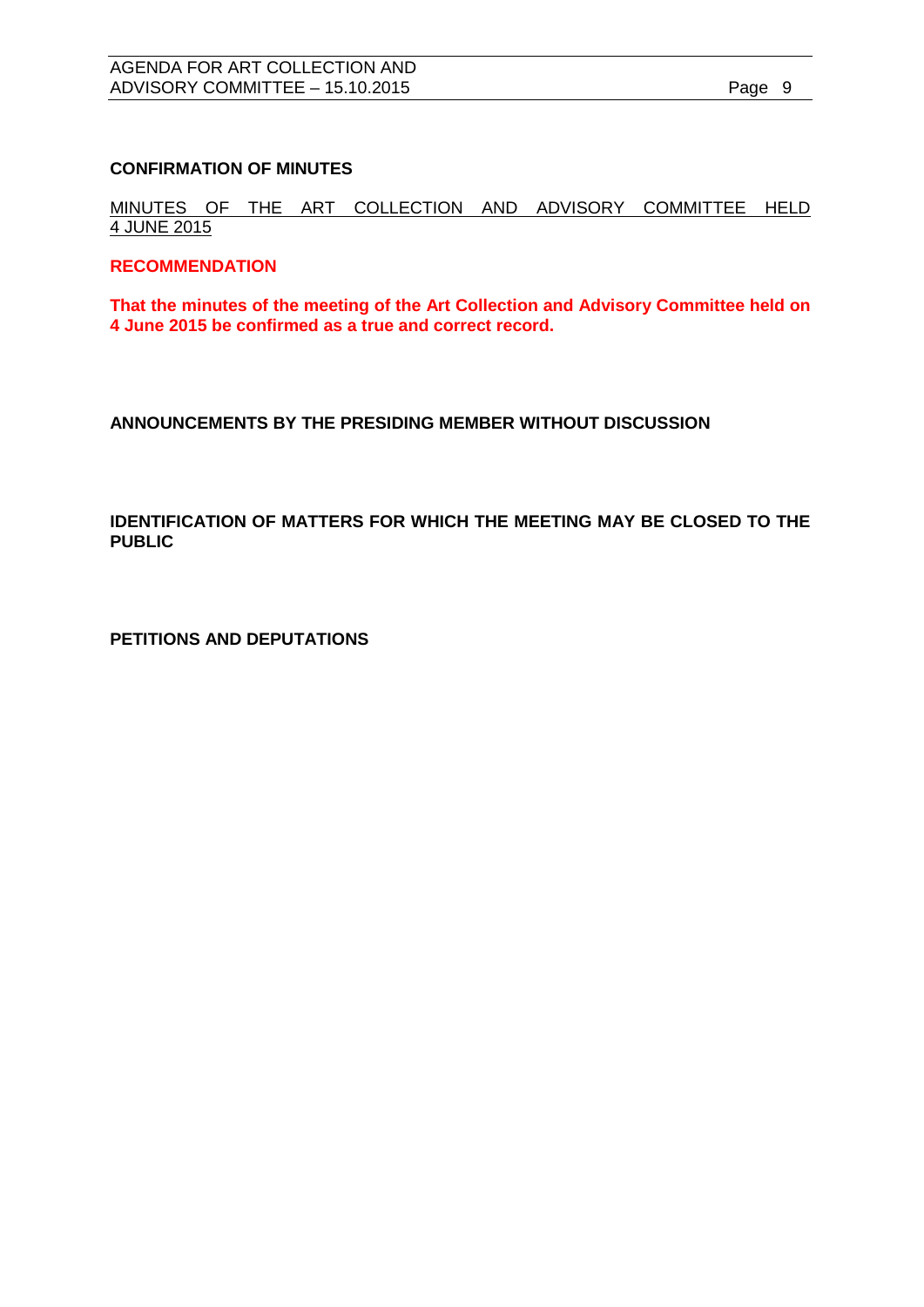#### <span id="page-9-0"></span>**REPORTS**

## <span id="page-9-1"></span>**ITEM 1 2015 CITY OF JOONDALUP COMMUNITY INVITATION ART AWARD - ARTWORKS FOR ACQUISITION**

| <b>WARD</b>                           | All                                                                                                                                                                                              |
|---------------------------------------|--------------------------------------------------------------------------------------------------------------------------------------------------------------------------------------------------|
| <b>RESPONSIBLE</b><br><b>DIRECTOR</b> | Mr Mike Tidy<br><b>Corporate Services</b>                                                                                                                                                        |
| <b>FILE NUMBER</b>                    | 104680, 101515                                                                                                                                                                                   |
| <b>ATTACHMENT</b>                     | Nil.                                                                                                                                                                                             |
| <b>AUTHORITY / DISCRETION</b>         | Executive - The substantial direction setting and oversight<br>role of Council, such as adopting plans and reports,<br>accepting tenders, directing operations, setting and<br>amending budgets. |

#### **PURPOSE**

For the Art Collection and Advisory Committee to consider the acquisition of artworks from the Citys 2015 Community Invitation Art Award.

#### **EXECUTIVE SUMMARY**

2015 marks the third year of the Community Invitation Art Award (CIAA), which has replaced the annual Invitation Art Award (IAA). The CIAA is an acquisitive award with eligibility limited to City of Joondalup residents or a member of the Joondalup Community Art Association (JCAA); and aims to promote and support local professional visual arts.

The CIAA offers a variety of non-acquisitive awards to support the Overall Award, which is acquisitive. The event calls for initial expressions of interest from professional local artists or members of the JCAA. From the entries received, a shortlist of artists is selected by an independent panel of industry experts to receive an invitation to exhibit a new series of three artworks. Artists receive a \$500 fee to assist with the development of their works.

Prior to the official opening of the CIAA, a separate independent judging panel determines the winners of four award categories. In addition, a People's Choice is awarded by popular vote (general public). In total, the five award categories are as follows:

- The Overall Award.
- The Overall Runner up Award.
- The Award for Excellence.
- The Celebrating Joondalup Award.
- The People's Choice Award.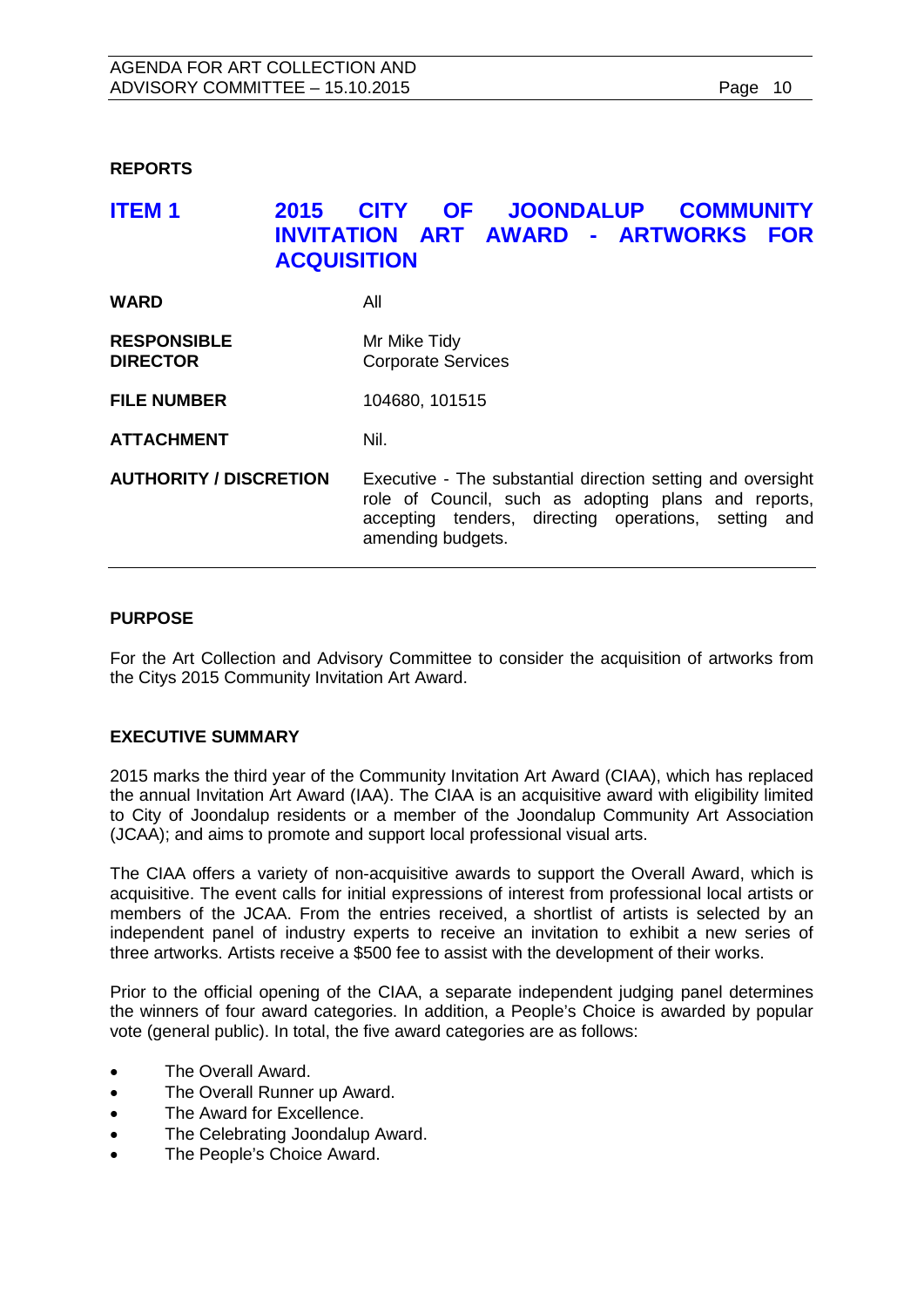A condition of the CIAA is that the winning artwork of the Overall Award is acquired by the City for its art collection.

The CIAA is officially opened in October of each year with members of the ACAC being briefed prior to the opening. Following the briefing and guided by recommendations from the City's Curator, the ACAC determines which pieces are acquired and the Chief Executive Officer exercises his delegation and purchases those pieces. Those pieces are then reserved at the time of the opening of the CIAA.

The City currently budgets an amount of \$7,000 for the Overall Award (acquisitive prize from the CIAA), and has a further \$15,000 to acquire purpose identified works in the 2015-16 financial year to include the CIAA, the Community Art Exhibition and works selected by other means (for example, galleries or private collections).

#### **BACKGROUND**

The City of Joondalup's CIAA is an annual exhibition that brings together a diverse selection of Western Australian leading artists and provides members of the public with access to a high standard of artworks. 2015 is the third year of the City's CIAA. The event is held in October of each year within the 'Great Space' of Lakeside Joondalup Shopping City.

As part of the CIAA, a first prize of \$7,000 is awarded to the winner of the Overall Acquisitive Award, with the City automatically acquiring that work. In addition, there are four other prize categories. In total the prize categories are as follows:

| $\bullet$ | The Overall Award (acquisitive)                      | \$7,000 |
|-----------|------------------------------------------------------|---------|
| $\bullet$ | The Overall Runner up Award (non-acquisitive)        | \$2,000 |
| $\bullet$ | The Award for Excellence (non-acquisitive)           | \$2,000 |
| $\bullet$ | The Celebrating Joondalup Award (voluntary category) | \$2,000 |
| $\bullet$ | The People's Choice Award (all artworks eligible)    | \$2,000 |

The CIAA aims to strengthen the City's relationship with the broader arts community. The City supports Western Australian art and artists through an art acquisition program. The City adopts a multi-criteria approach to its art collection, acquisitions and awards. This approach ensures that the collection, acquisitions and awards include contemporary art and art that demonstrates local content and context.

The term 'contemporary art' is used to reference art produced at this present point in time and produced since World War II. In regard to the City's philosophy, contemporary artworks are to be conceptually resolved and reflect current practice.

#### **DETAILS**

As the name suggests, the CIAA is only open to those artists that the City formally invites to exhibit. The City invited Expressions of Interest (EOI) from 9 March 2015 to 3 May 2015. A total of 99 EOIs were received, an increase from the 27 entries received for the inaugural Award in 2013 and the 61 entries received in 2014.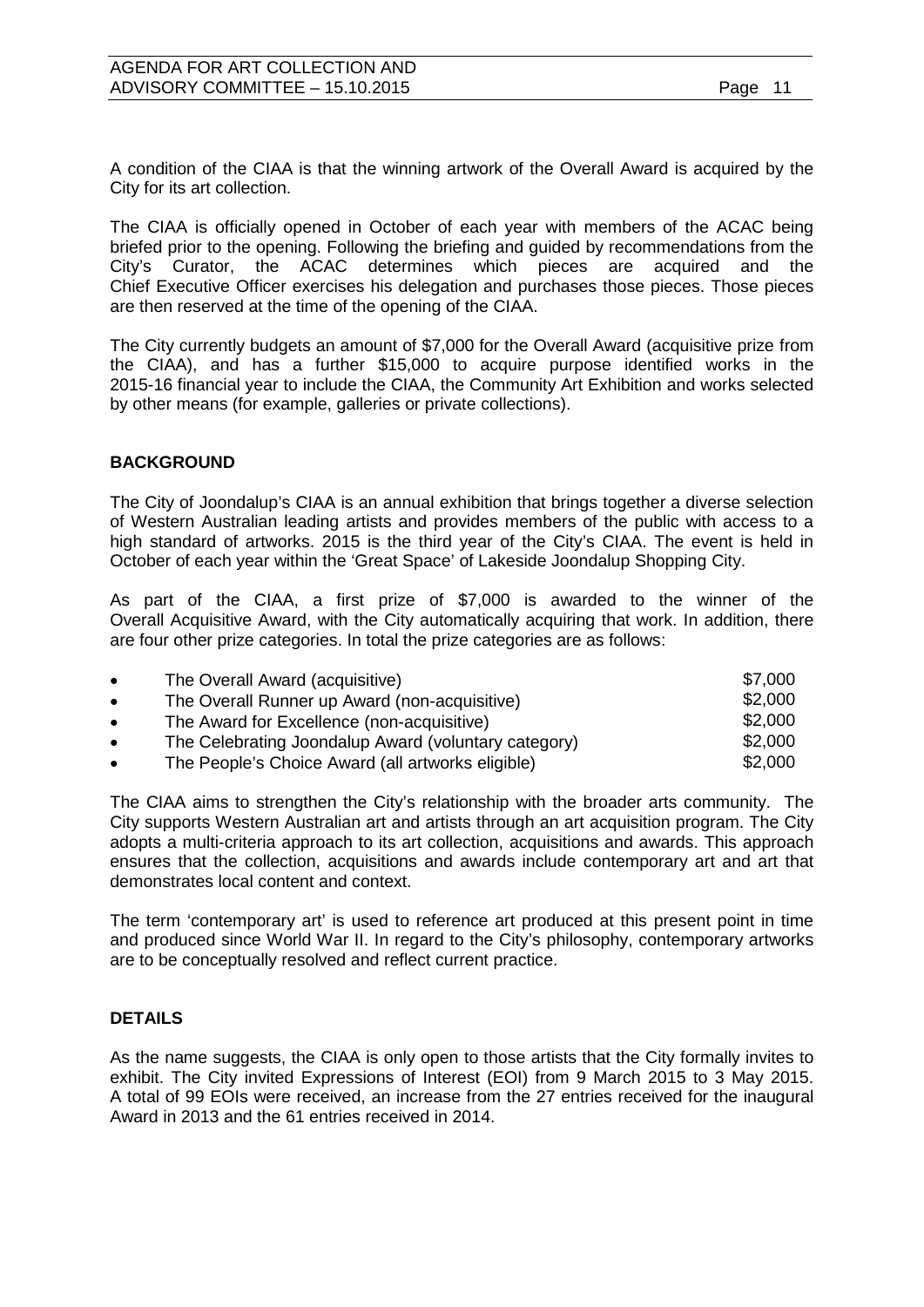Following the close of the EOI, the City appointed a selection panel comprising:

- Renae Coles Artist and communications manager, Perth Institute of Contemporary Arts.
- Shannon Lyons Artist and Lecturer from Curtin University.
- Connie Petrillo Artist and Curator of the St John of God Art Collection.

The shortlist of artists to be invited to enter totalled 15; including a collaboration of two artists:

- Amy Perejuan-Capone.
- Ben Waters.
- Clare Peak.
- Christophe Canato.
- David Attwood.
- Denise Pepper.
- Fiona Gavino.
- Jacob Ogden-Smith.
- Jacobus Capone.
- Jurek Wybreneik.
- Lee Harrop.
- Mike Gray.
- Nathan Beard.
- Tim Burns.
- Trevor Bly and Patrick Doherty (artist collaboration).

The official opening of the 2015 CIAA is scheduled for Friday 16 October 2015, where the winners of each award will be presented. The winners are selected by a City appointed judging panel comprising the following industry related professionals and a member of the Art Collection and Advisory Committee:

- Cr Liam Gobbert.
- Brandon Ballengee Artist in Residence.
- Gregory Pryor Artist and Visual Art Lecturer, Edith Cowan University.
- Robert Cook Curator, Art Gallery of Western Australia.

In addition to the City acquiring the piece of artwork that wins first prize, the City also has the opportunity to acquire other work exhibited within the CIAA. This is generally done prior to the CIAA opening, which allows the City first choice on preferred pieces.

#### **Issues and options considered**

There are three options open to the ACAC:

- accept the recommendations for acquisitions
- accept part of the recommendations for acquisitions or
- not accept any recommendations for acquisitions.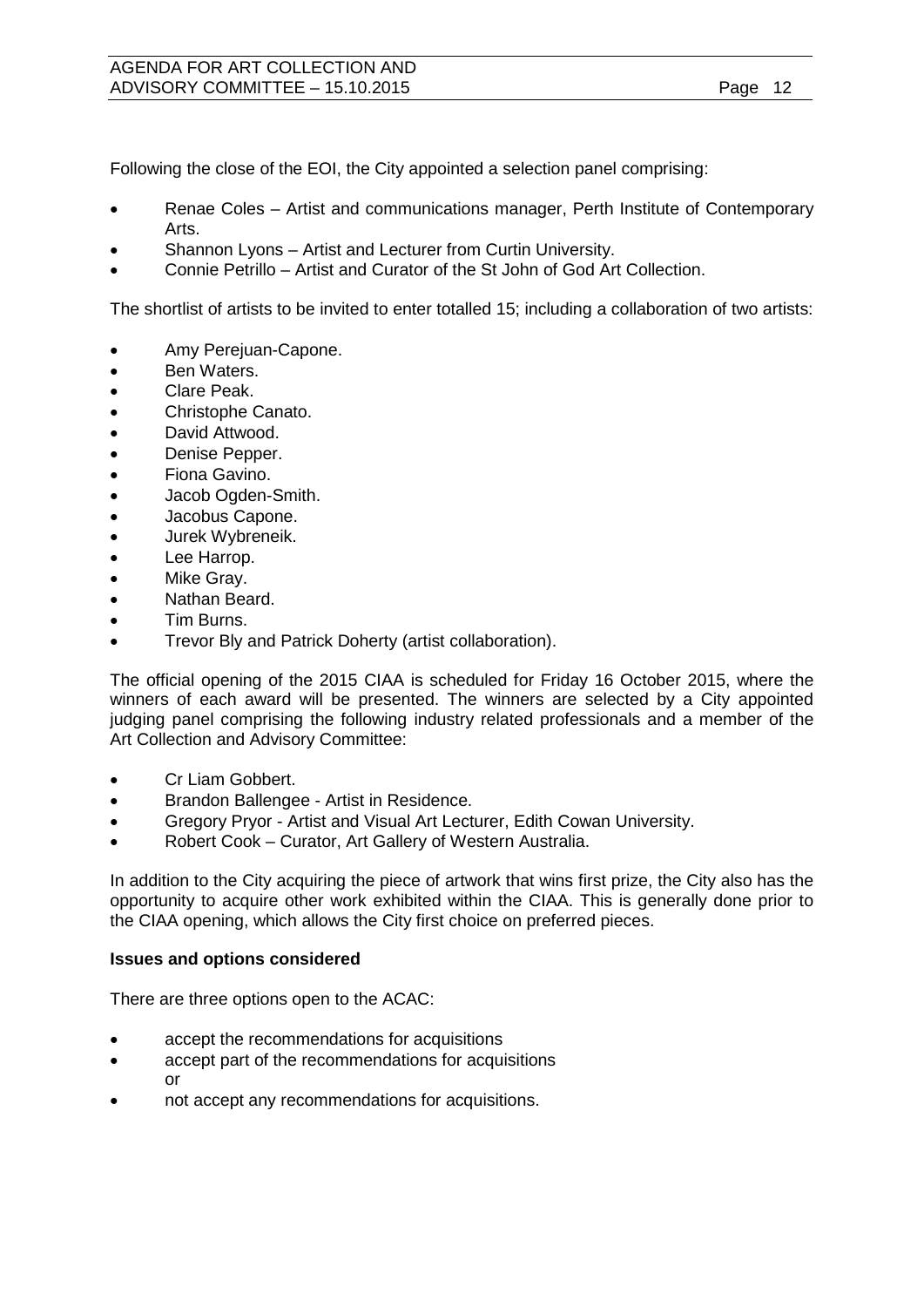#### **Legislation / Strategic Community Plan / policy implications**

| Legislation                     | The ACAC and the Chief Executive Officer have been<br>granted delegated authority to purchase artworks<br>recommended up to an amount of \$15,000 and within<br>budget allocations. |  |
|---------------------------------|-------------------------------------------------------------------------------------------------------------------------------------------------------------------------------------|--|
| <b>Strategic Community Plan</b> |                                                                                                                                                                                     |  |
| <b>Key theme</b>                | Community Wellbeing.                                                                                                                                                                |  |
| <b>Objective</b>                | Cultural development.                                                                                                                                                               |  |
| <b>Strategic initiative</b>     | Invest in publicly accessible visual art that will present a<br>culturally enriched environment.                                                                                    |  |
|                                 |                                                                                                                                                                                     |  |

## **Policy** *The City's Art and Memorabilia Collections Policy.*

#### **Risk management considerations**

The risks of adding artwork that is not aligned to the City's current art collection are as follows:

- The City's Art Collection is a specialised and curated collection. The integrity of the collection could be jeopardised by purchasing artworks on subjective criteria.
- The collection is building in value year on year and now represents a sizeable asset. Thus, the overall value of the collection is of concern and this will deteriorate if not directed correctly or if 'weak' works enter the collection.

#### **Financial / budget implications**

#### Current financial year impact

The 2015-16 Budget has an amount of \$30,000 allocated, \$7,000 for the overall winner of the CIAA acquisition award, \$8,000 for the prize winner in the CIAA non-acquisitive prizes and a further \$15,000 for the City to acquire art throughout the financial year of which none has been spent.

| <b>Account No:</b>                       | C <sub>1020</sub>                                 |
|------------------------------------------|---------------------------------------------------|
| <b>Budget Item:</b>                      | <b>Community Invitation Art Award Acquisition</b> |
| <b>Budget Amount:</b>                    | \$7,000                                           |
| <b>Amount Spent to Date:</b>             | \$                                                |
| <b>Proposed Cost:</b><br><b>Balance:</b> | \$7,000                                           |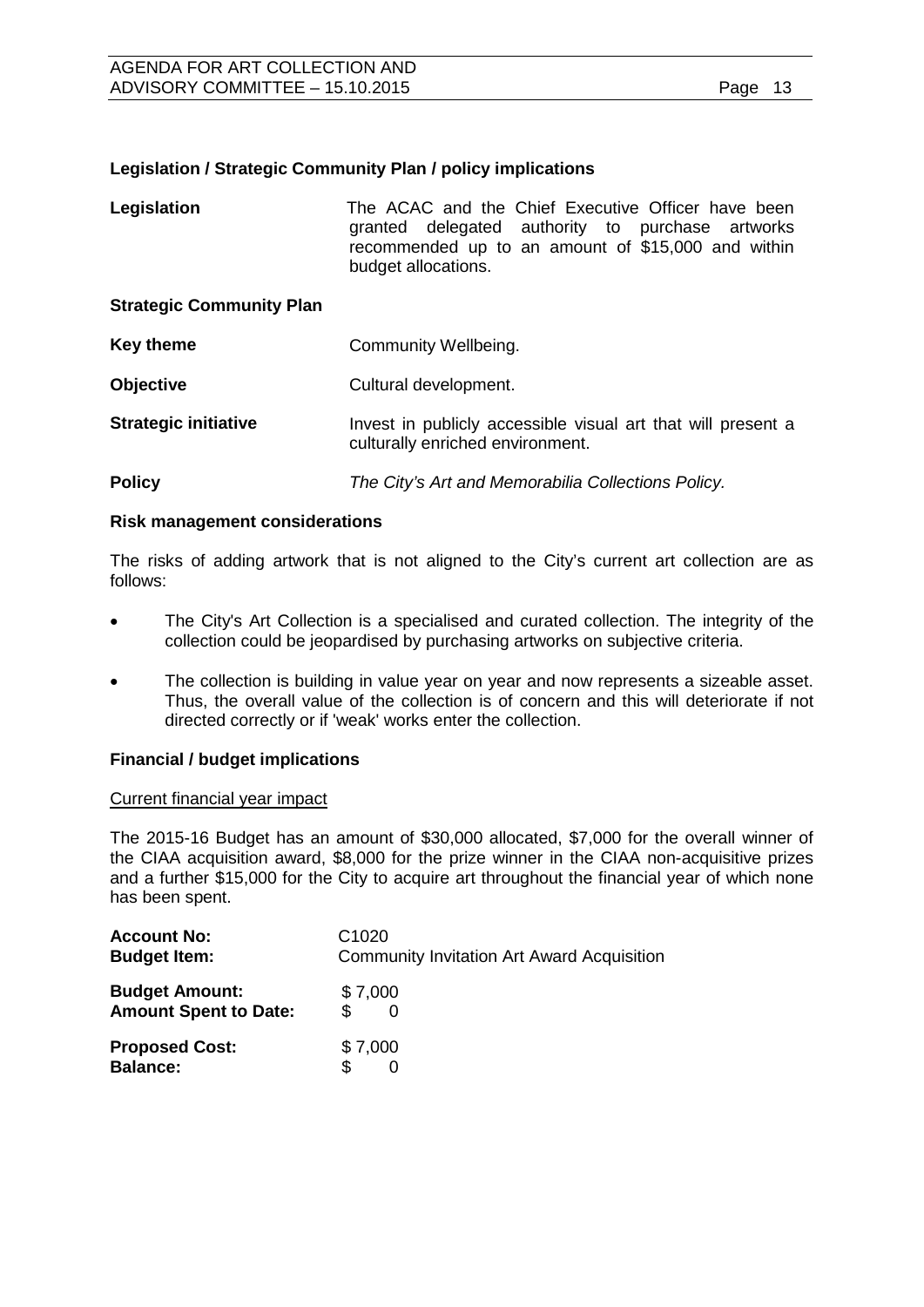| <b>Account No:</b>           | C <sub>10211</sub>      |
|------------------------------|-------------------------|
| <b>Budget Item:</b>          | <b>Art Acquisitions</b> |
| <b>Budget Amount:</b>        | \$15,000                |
| <b>Amount Spent to Date:</b> | \$1,740                 |
| <b>Proposed Cost:</b>        | TBD                     |
| <b>Balance:</b>              | \$13,260                |

All amounts quoted in this report are exclusive of GST.

#### **Regional significance**

The CIAA attracts entries from professional artists from across the state and is therefore considered to be a regional event hosted by the City. The on-going provision of an accessible and high-calibre art event is integral to the cultural development and vibrancy of the City of Joondalup and for the development of visual arts within the industry of local government.

#### **Sustainability implications**

The CIAA has positive social sustainability implications for the City. The event provides enhancement of the district and acts as a catalyst for public discussion about current social, economic and environmental issues. The CIAA physically enhances public places and the public realm by creating points of interest, animating spaces and providing beauty, character and colour to the City of Joondalup. It also enhances the relevance for the local community of the City's cultural position and increases the value of the City's cultural resources.

#### **Consultation**

Not applicable.

#### **COMMENT**

A presentation will be made to the Committee recommending items of artwork for purchase as part of the City's 2015 CIAA.

#### **VOTING REQUIREMENTS**

Simple Majority.

#### **RECOMMENDATION**

**That the Art Collection and Advisory Committee gives CONSIDERATION to acquiring the recommended pieces of artwork displayed as part of the City of Joondalup's 2015 Community Invitation Art Award.**